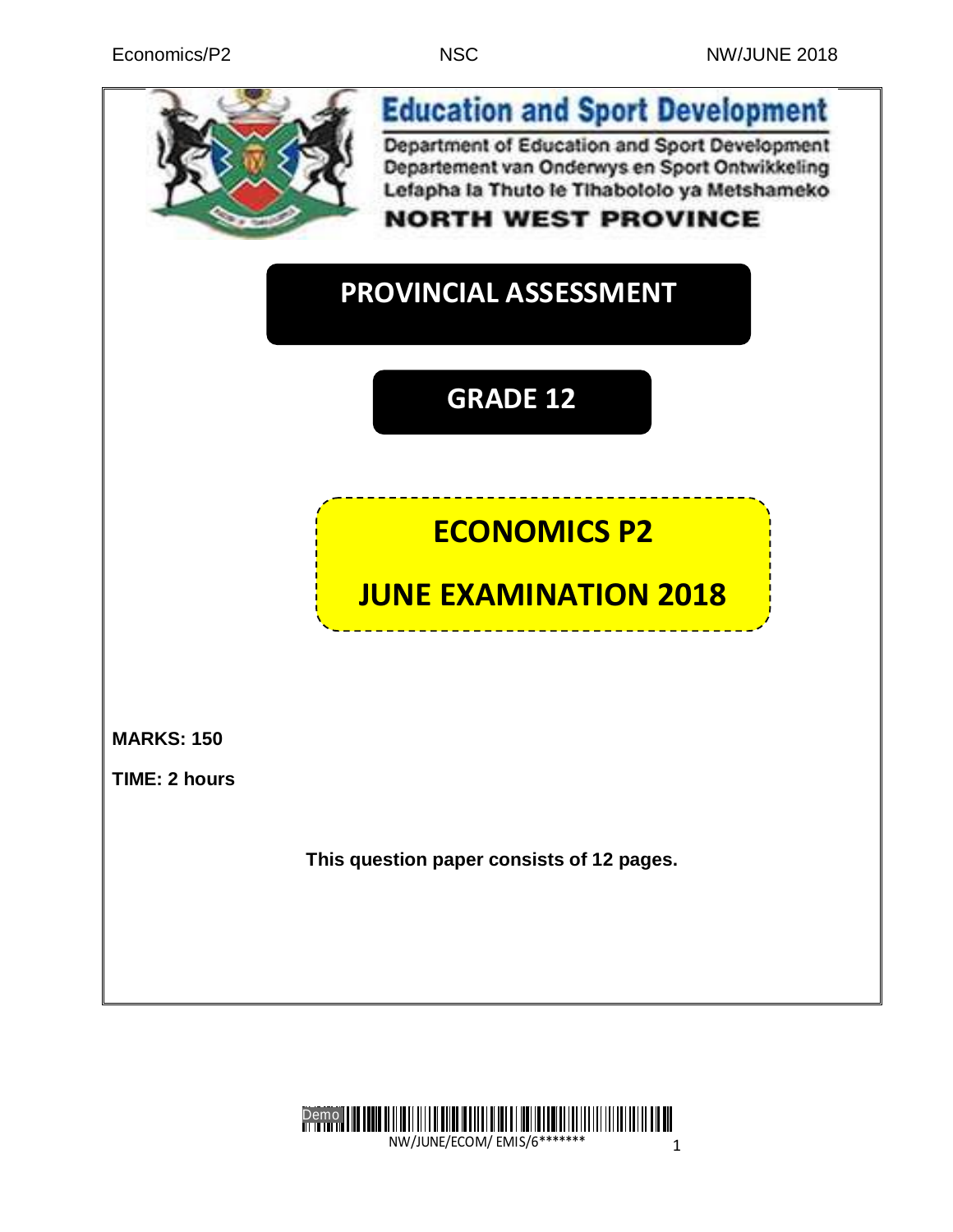## **INSTRUCTIONS AND INFORMATION**

1. Answer FOUR questions as follows in the ANSWER BOOK.

SECTION A : COMPULSORY SECTION B : ANSWER TWO of the three questions SECTION C : ANSWER ONE of the two questions.

- 2. Answer only the required number of questions. Answers in excess of the required number will NOT be marked.
- 3. Number the answers correctly according to the numbering system used in this question paper.
- 4. Write the question number above each answer.
- 5. Read the questions carefully
- 6. Start each question on a New page
- 7. Leave 2-3 lines between subsections of questions
- 8. Answer the questions in full sentences and ensure that the format, content and context of your responses comply with the cognitive requirements of the questions.
- 9. Non-programmable pocket calculators may be used.
- 10.Write neatly and legibly.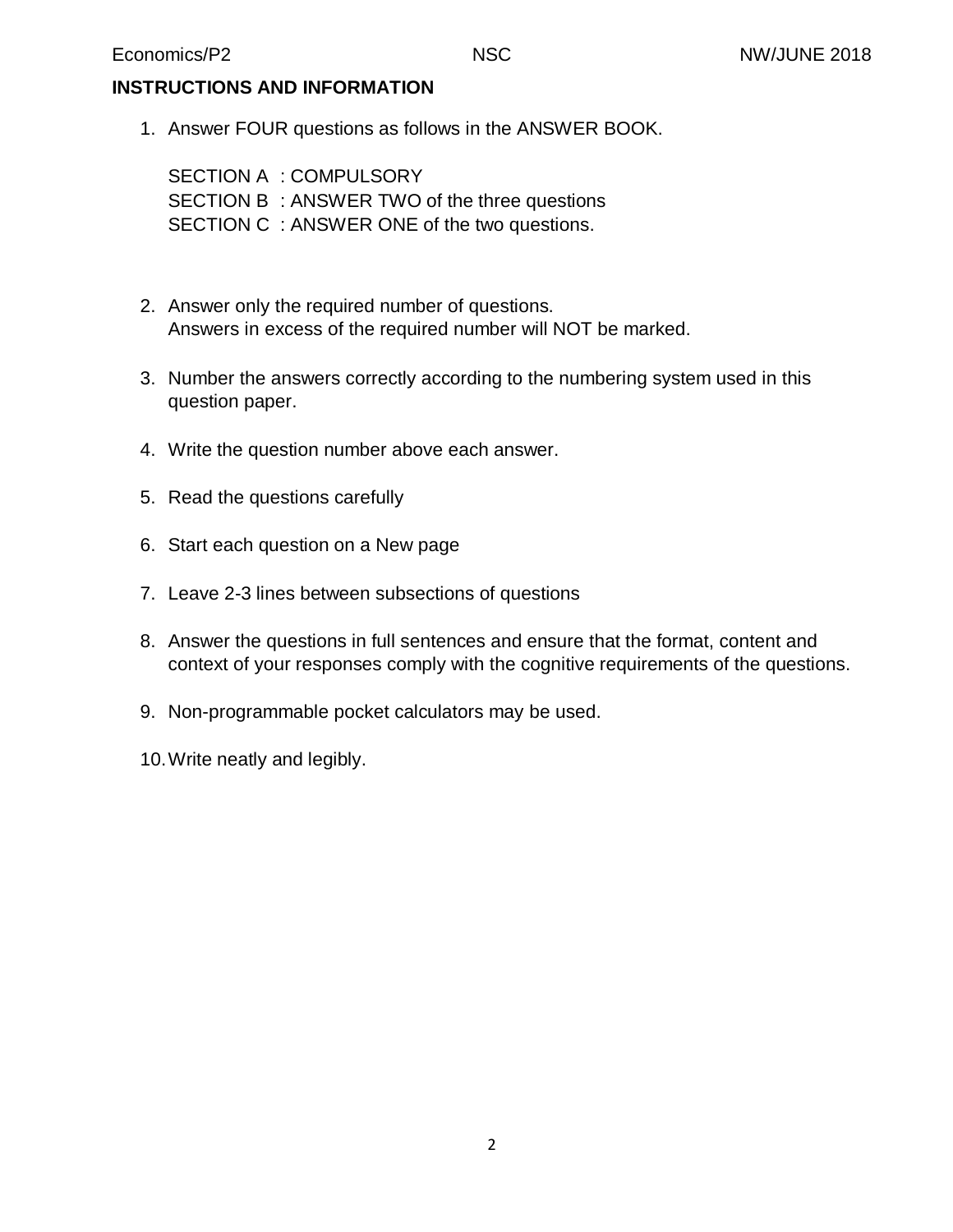## **SECTION A (COMPULSORY)**

## **QUESTION 1 30 MARKS – 20 MINUTES**

- 1.1 Various options are provided as possible answers to the following questions. Choose the answer and write the letter  $[A-D]$  next to the question number  $(1.1.1 - 1.1.8)$  in the ANSWER BOOK, for example 1.1.8. E
	- 1.1.1 The cost per unit of output is called …
		- A marginal cost
		- B implicit cost
		- C explicit cost
		- D average cost
	- 1.1.2 A group of producers forming a collective monopoly is called a …
		- A price leadership.
		- B cartel.
		- C perfect market.
		- D conglomerates.
	- 1.1.3 A study done by the private sector to determine the viability of the project is known as …
		- A cost-benefit analysis.
		- B feasibility study.
		- C land survey.
		- D Census.
	- 1.1.4 A monopolist will maximize his revenue where his marginal revenue is equal to…
		- A one.
		- B Zero.
		- C marginal cost.
		- D market price.

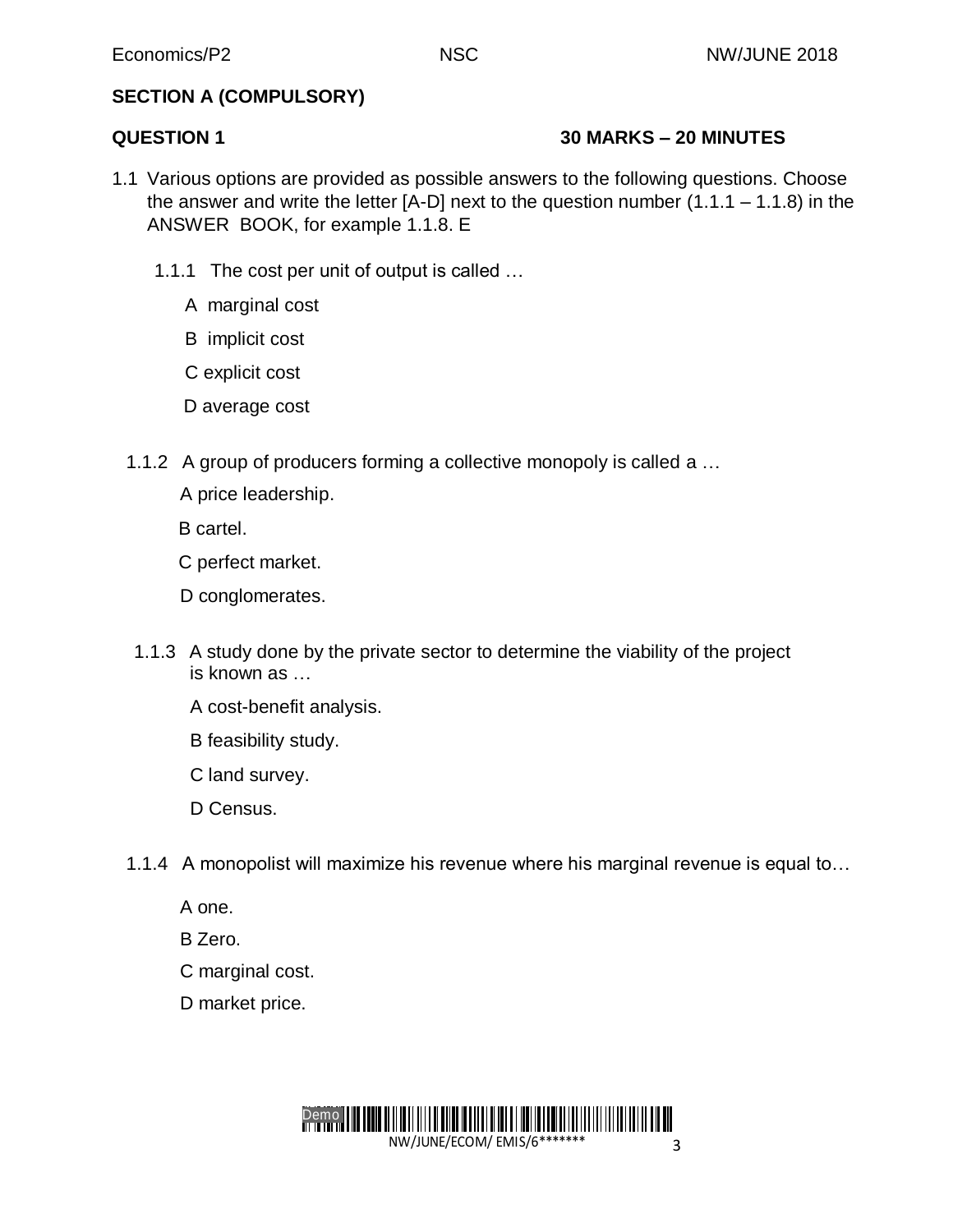1.1.5 The gap between the average cost (AC) curve and the average variable cost (AVC) curve … as production increases.

A decreases

- B increases
- C expands
- D stays the same
- 1.1.6 The products of a monopolistic firm are …
	- A unique.
	- B homogeneous.
	- C heterogeneous.
	- D differentiated.
- 1.1.7 Social costs amount to the sum of private and …costs.
	- A internal
	- B external
	- C community
	- D public
- 1.1.8 An example of a variable-cost item is …
	- A electricity.
	- B rent.
	- C insurance.
	-

D salary  $(8 \times 2) (16)$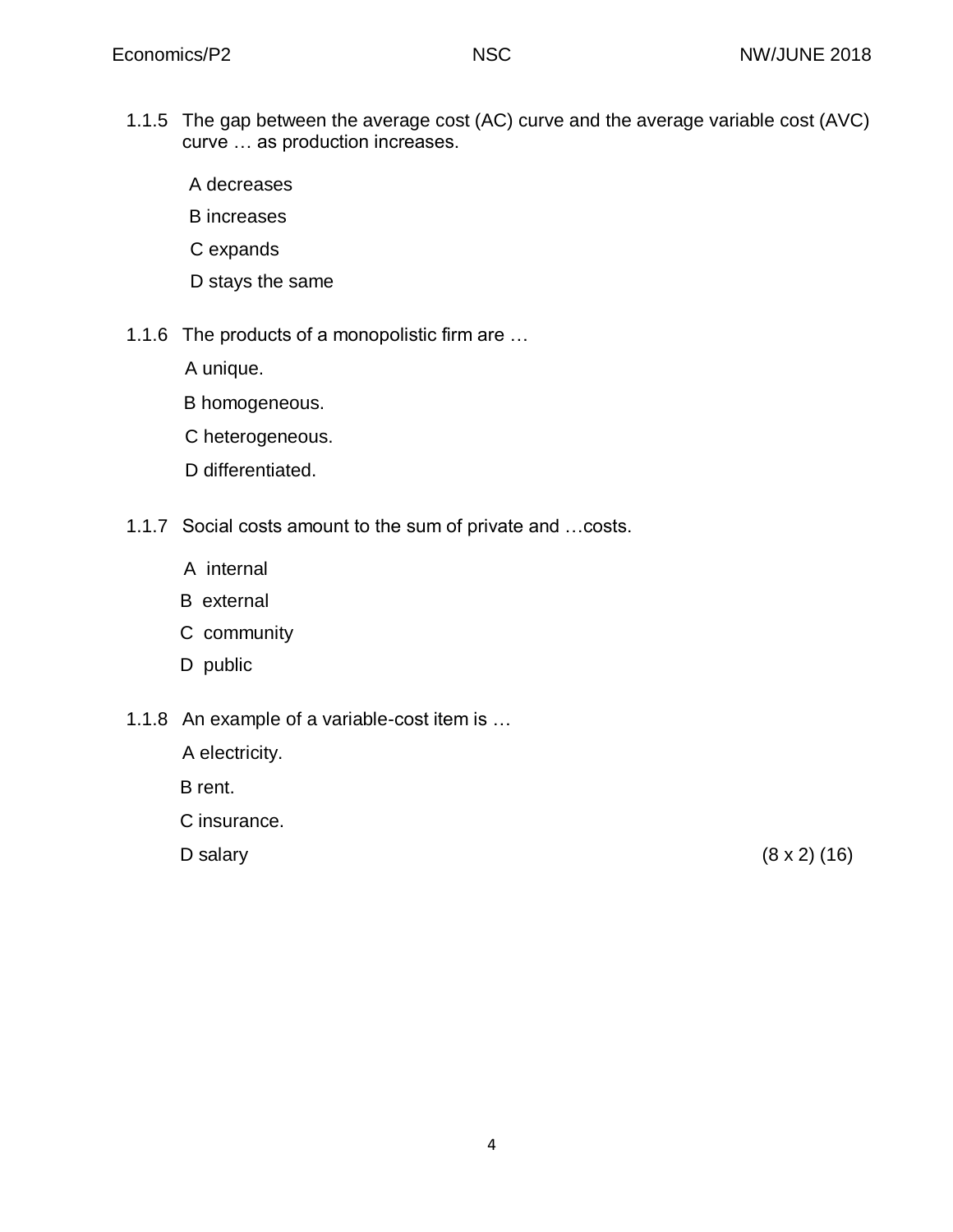1.2 Choose a description from column B that matches the item in column A. Write only the letter (A-D) next to the question number (1.2.1 - 1.2.8) in the Answer Book.

| <b>COLUMN A</b>             | <b>COLUMN B</b>                                                       |  |  |
|-----------------------------|-----------------------------------------------------------------------|--|--|
| 1.2.1 Explicit cost         | A the organisational features of the markets                          |  |  |
| 1.2.2 Break-even point      | B value of inputs owned by the entrepreneur<br>and used in production |  |  |
| 1.2.3 Market structure      | C actual costs that a business pays for its<br>operations             |  |  |
| 1.2.4 Implicit costs        | D buyers are charged differently for the same<br>product              |  |  |
| 1.2.5 Duopoly               | E when a perfect competitor is making neither<br>profit nor loss      |  |  |
| 1.2.6 Price discrimination  | F the increase in percentage output is less                           |  |  |
| 1.2.7 Diseconomies of scale | than the increase in percentage input                                 |  |  |
| 1.2.8<br>Marginal revenue   | G extra money earned when additional unit is<br>sold                  |  |  |
|                             | H a market controlled by two sellers                                  |  |  |
|                             | agreements that set the rules of trade                                |  |  |
| (8 x 1)<br>(8)              |                                                                       |  |  |

- 1.3 Give ONE term for each of the following descriptions. Write only the term next to the question number  $(1.3.1 - 1.3.6)$  in the ANSWER BOOK. **No abbreviations and acronyms will be accepted.**
	- 1.3.1 A financial grant from the government to support the production of a particular product
	- 1.3.2 Costs that remain the same even if output changes
	- 1.3.3 The value of the next best alternative forgone
	- 1.3.4 The period of production where only the variable factors of production can change
	- 1.3.5 A situation where it is impossible to increase the welfare of one person without making another one worse off
	- 1.3.6 The minimum earnings required to prevent an entrepreneur from leaving the market (6x1)(6)

# **TOTAL SECTION A: 30**

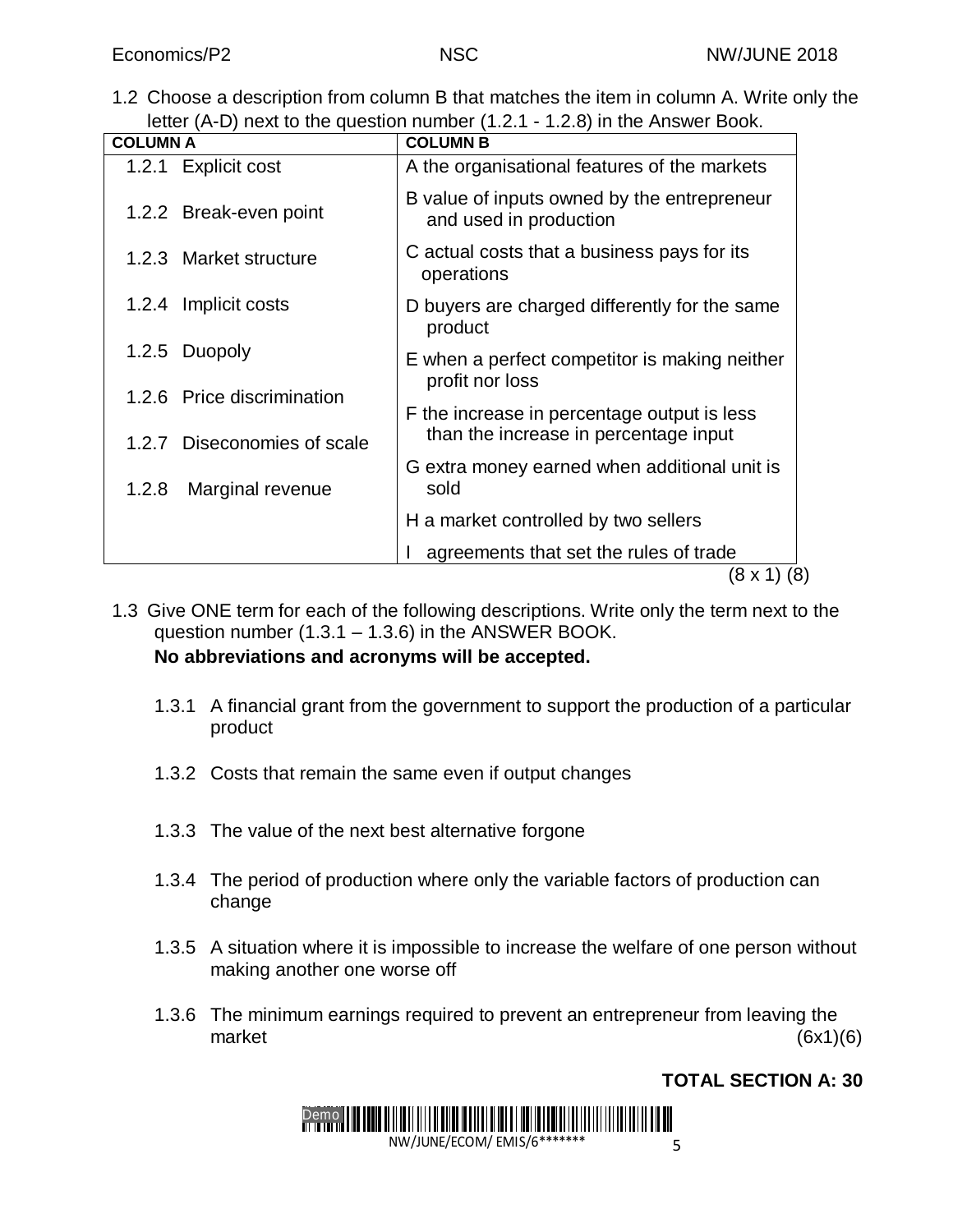## **SECTION B**

Answer any TWO of the three questions in this section in the ANSWER BOOK.

## **QUESTION 2 40 MARKS - 30 MINUTES**

- 2.1Answer the following questions
	- 2.1.1 Name any TWO examples of perfectly competitive firms. (2x1) (2)
	- 2.1.2 Why do perfectly competitive firms make normal profits in the long run? (1x2) (2)
- 2.2Study the graphs below and answer the questions that follow.



- 2.2.1 Identify the type of market above. (1)
- 2.2.2 What is the selling price in the market above. (1)
- 2.2.3 Briefly describe the concept *industry*. (2)
- 2.2.4 Why is a perfectly competitive firm having no control over price? (2)
- 2.2.5 How will price and quantity be affected in the industry if a new firm enters the market? (4)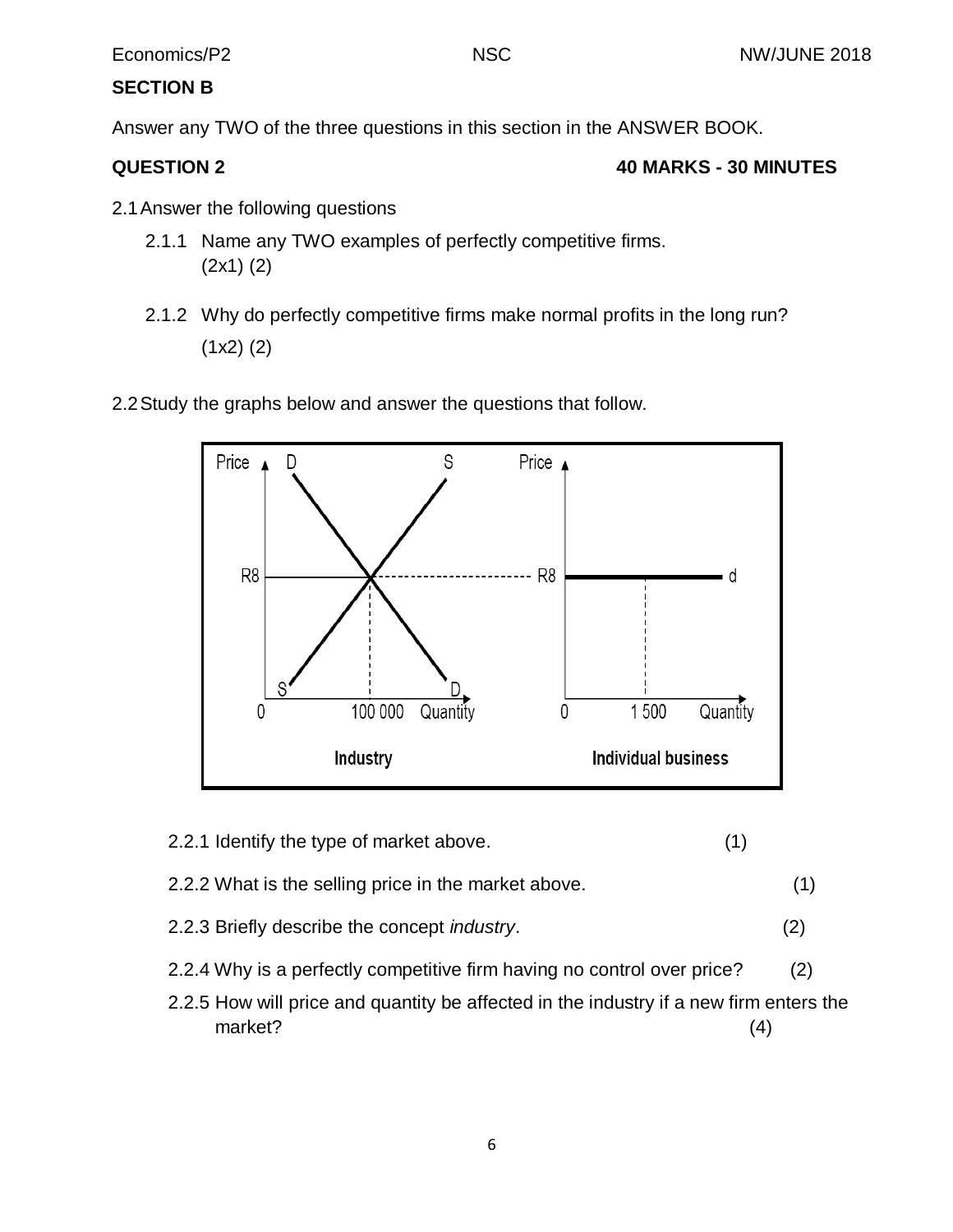2.3Study the extract below and answer the questions that follow.



- 2.3.3 What advice will you give to these two companies if they are unhappy with being found guilty for price fixing? (2)
- 2.3.4 How should the state ensure that the private sector business adhere to ethical business practices? (4)

2.4 Outline any FOUR aims of competition policy under the Competition ACT of 1998. (4 x 2) (8)

2.4Explain by means of a neatly labelled graph the relationship between the shut-down point and the supply curve (MC) of the individual business in a perfect market. (8) **[40]**

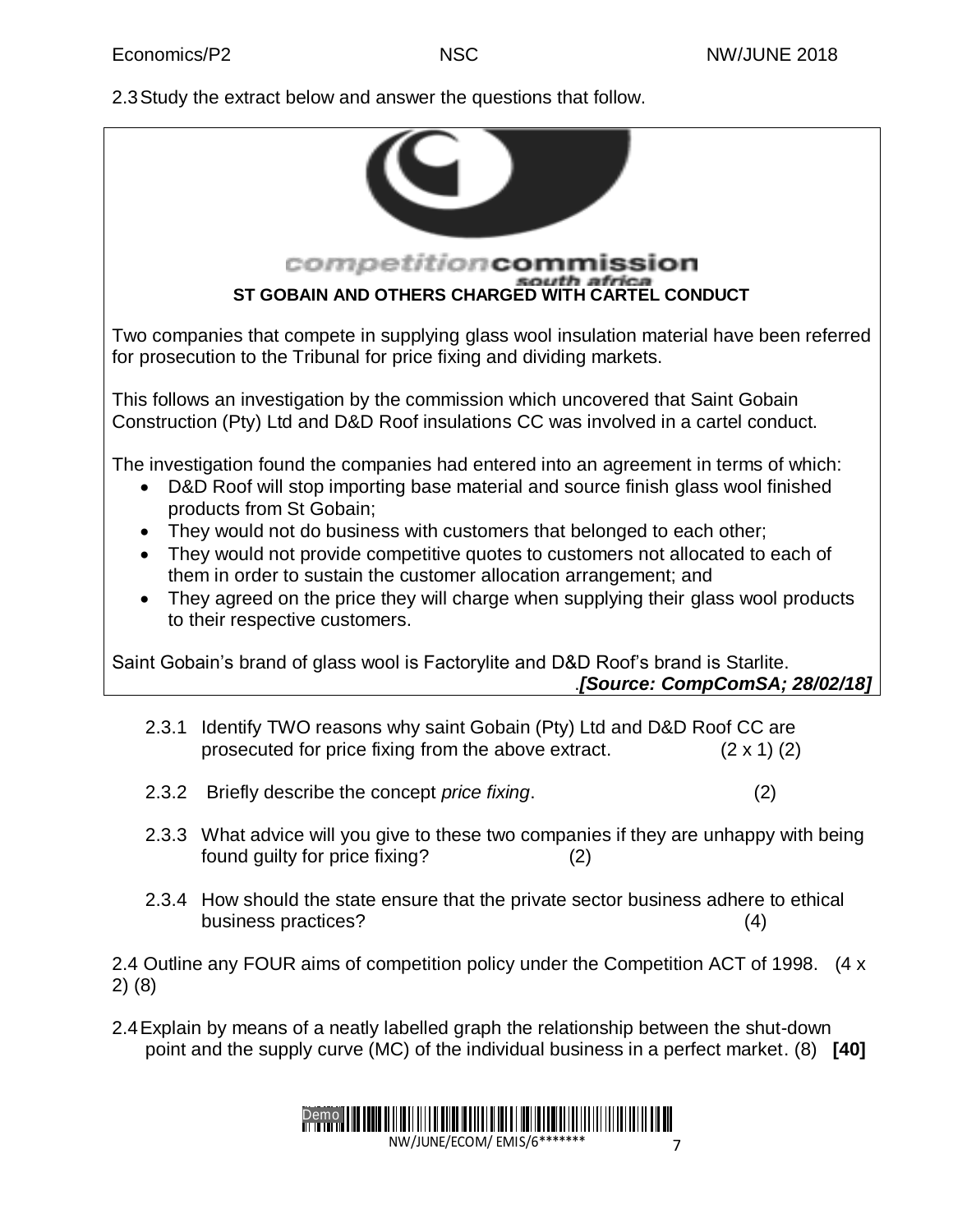- **QUESTION 3 40 MARKS - 30 MINUTES**
- 3.1Answer the following questions:
- 3.1.1 Name any TWO market structures that exist under the conditions of an imperfect market. (2x1) (2)
- 3.1.2 How will the producer react if the government implements a maximum price on his product?  $(1 \times 2)$ (2)
- 3.2 Study the graph below and answer the questions that follow.



- 3.2.1 Which curve is the same as the demand curve in the graph above? (1) 3.2.2 Identify the profit maximization point from the graph above. (1)
- 3.2.3 Briefly describe the *nature of the product* that is supplied in the market structure above. (2)
- 3.2.4 Why does the MR curve lie below the AR curve in the graph above? (2)
	- 3.2.5 Calculate the economic profit in the graph above. Show ALL the calculations. (4)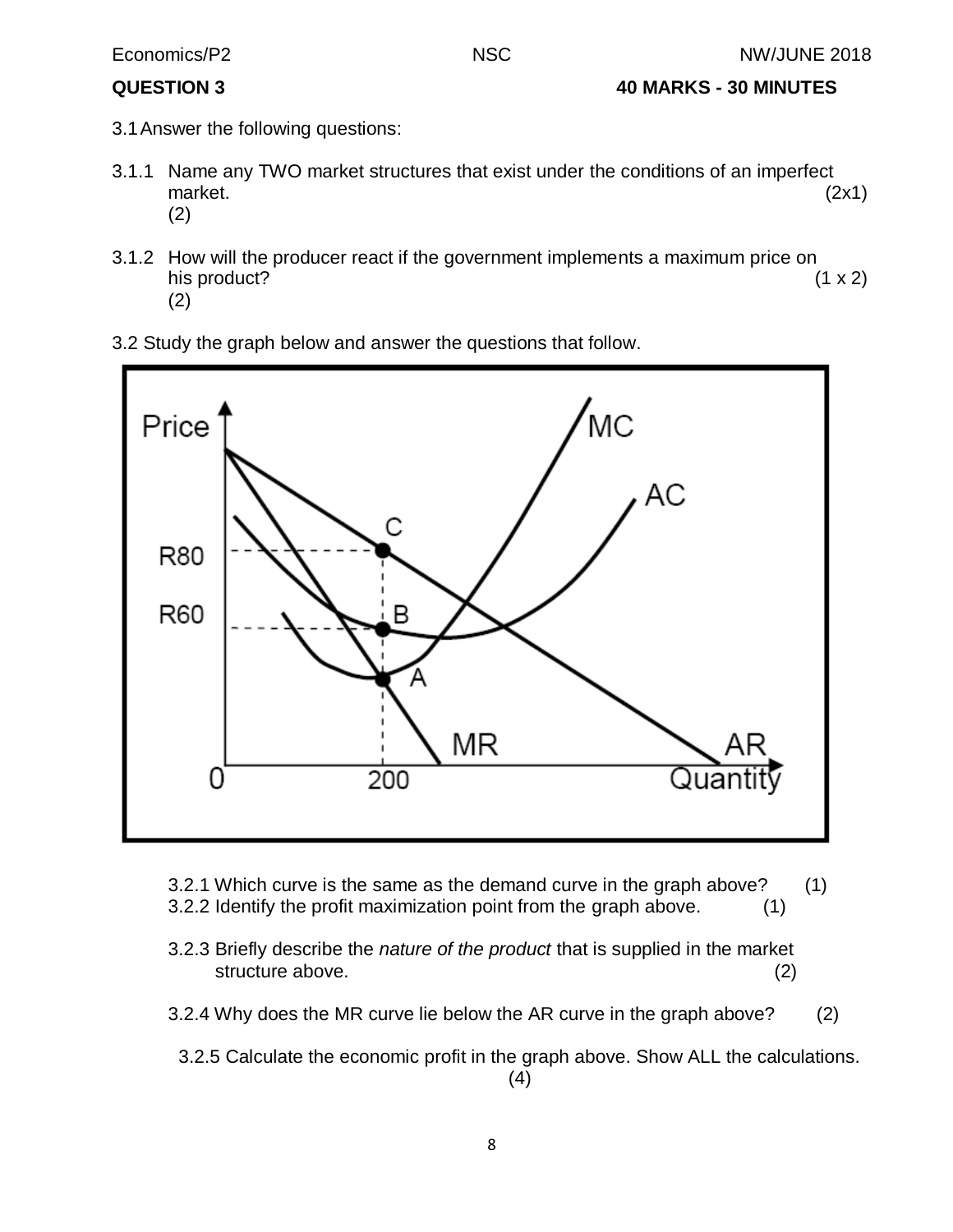# 3.3Study the illustrations below and answer the questions that follow.



3.3.1 Identify TWO social benefits from the project above**.** (2 x

1) (2)

3.3.2 Why do you think the government should proceed with the project above?

(2)

3.3.3 What will the government benefit from the approval of the project above? (2)

3.3.4 How can the government reduce the external cost of the project above? (2 x 2) (4)

3.4 Distinguish between a *natural monopoly* and an *artificial monopoly*. (2 x 4) (8)

3.5 Explain why governments sometimes proceed with a project even if the private cost exceed the private benefits?

(8)

**[40]**

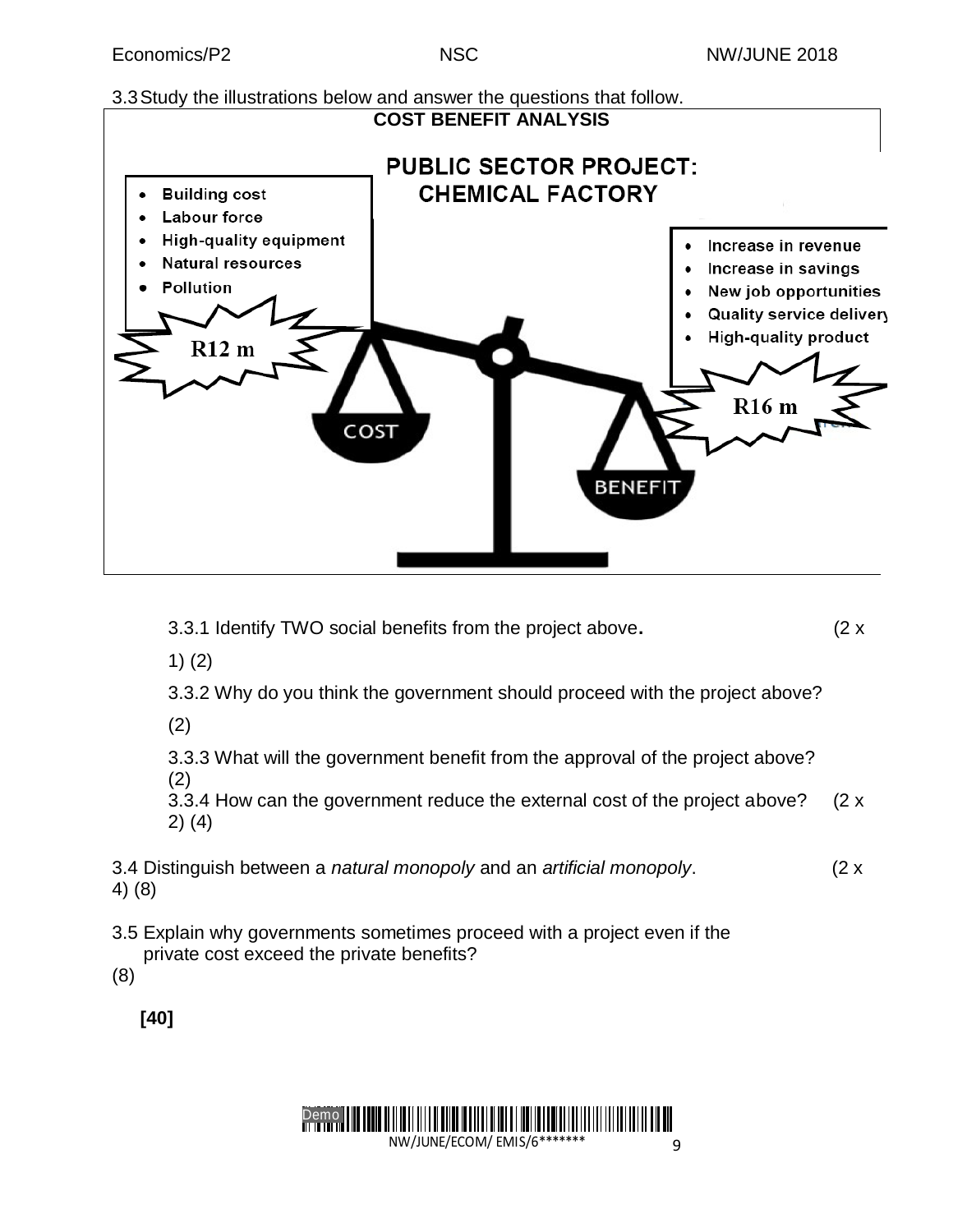**QUESTION 4 40 MARKS - 30 MINUTES** 

- 4.1 Answer the following questions:
	- 4.1.1 Name any TWO sectors that will be considered for minimum wages in South Africa.
	- (2x1)(2)

4.1.2 What would happen if firms in an oligopolistic market compete on prices? (2)

4.2 Study the information below and answer the questions that follow.



- 4.2.1 Which mobile network firm that has the largest market share from the above information? (1)
- 4.2.2 Name one barrier to entry into the market above. (1)
- 4.2.3 Briefly describe the term *sunk cost*. (2)
- 4.2.4 Explain the nature of the demand curve that is faced by an oligopolistic firm. (2)
- 4.2.5 How do mobile firms compete to increase their market share in South Africa? (2x2) (4)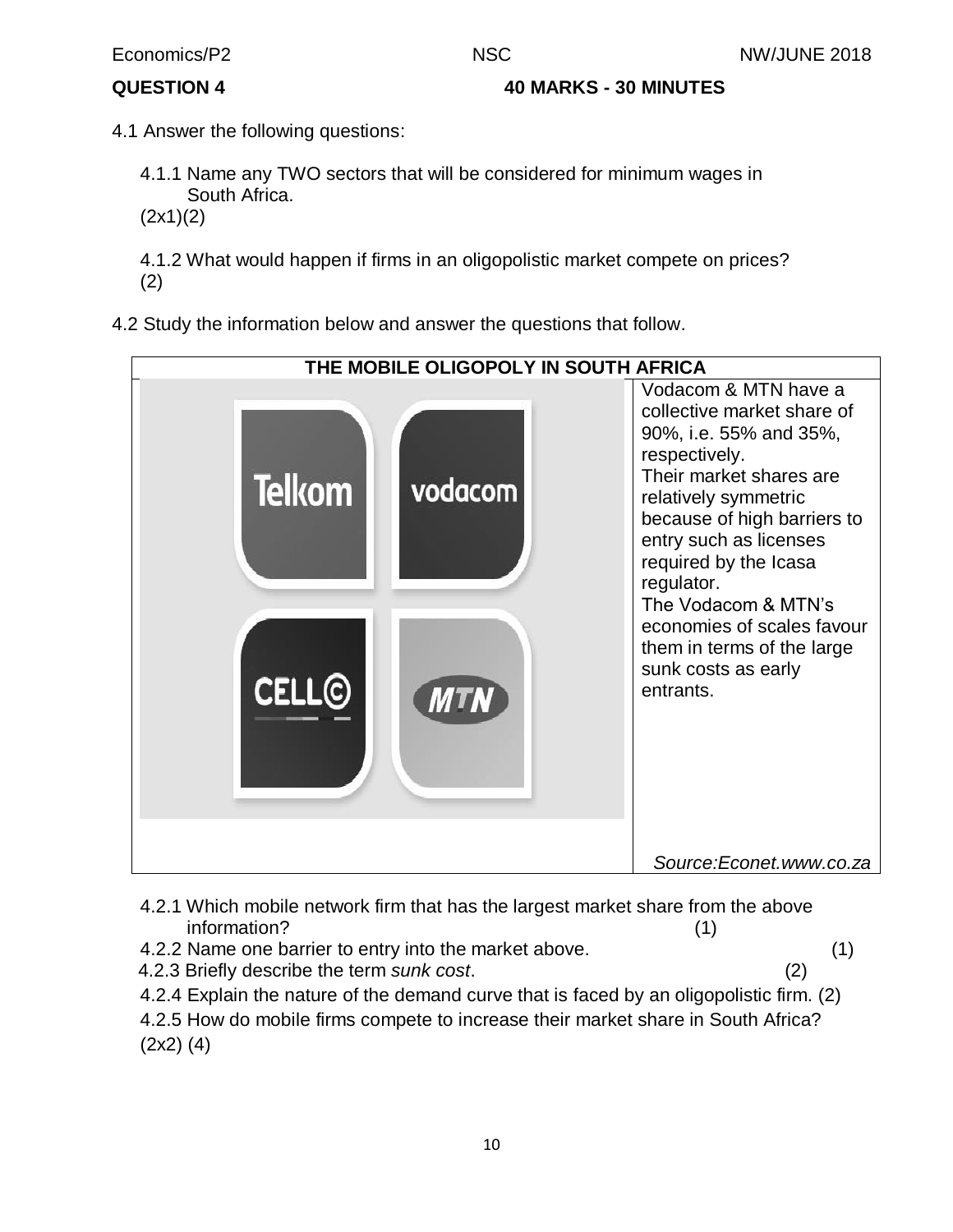

4.3 Study the graph below and answer the questions that follow.

**Number of workers** 

| <b>TOTAL SECTION B: 80</b>                                                                                                                                        |     |
|-------------------------------------------------------------------------------------------------------------------------------------------------------------------|-----|
| 4.5 How does collusion influence the behavior of oligopolists?<br>(8)<br>[40]                                                                                     |     |
| 4.4 Explain the roles of the <i>competition commission</i> and <i>competition tribunal</i> in the<br>$(2 \times 4)$ (8)<br>competition policy of South Africa.    |     |
| 4.3.5 Use the graph above and explain how the R3 500 minimum wage imposed by the<br>government will impact on South Africa's labour market.<br>$(2 \times 2)$ (4) |     |
| 4.3.4 Why is the national minimum wage advantageous than the minimum wage<br>per sector?                                                                          | (2) |
| 4.3.3 Briefly describe the term <i>minimum wage.</i>                                                                                                              | (2) |
| 4.3.2 What does point <b>e</b> represent in the graph above?                                                                                                      | (1) |
| 4.3.1 Identify the market clearing wage from the graph above.                                                                                                     | (1) |